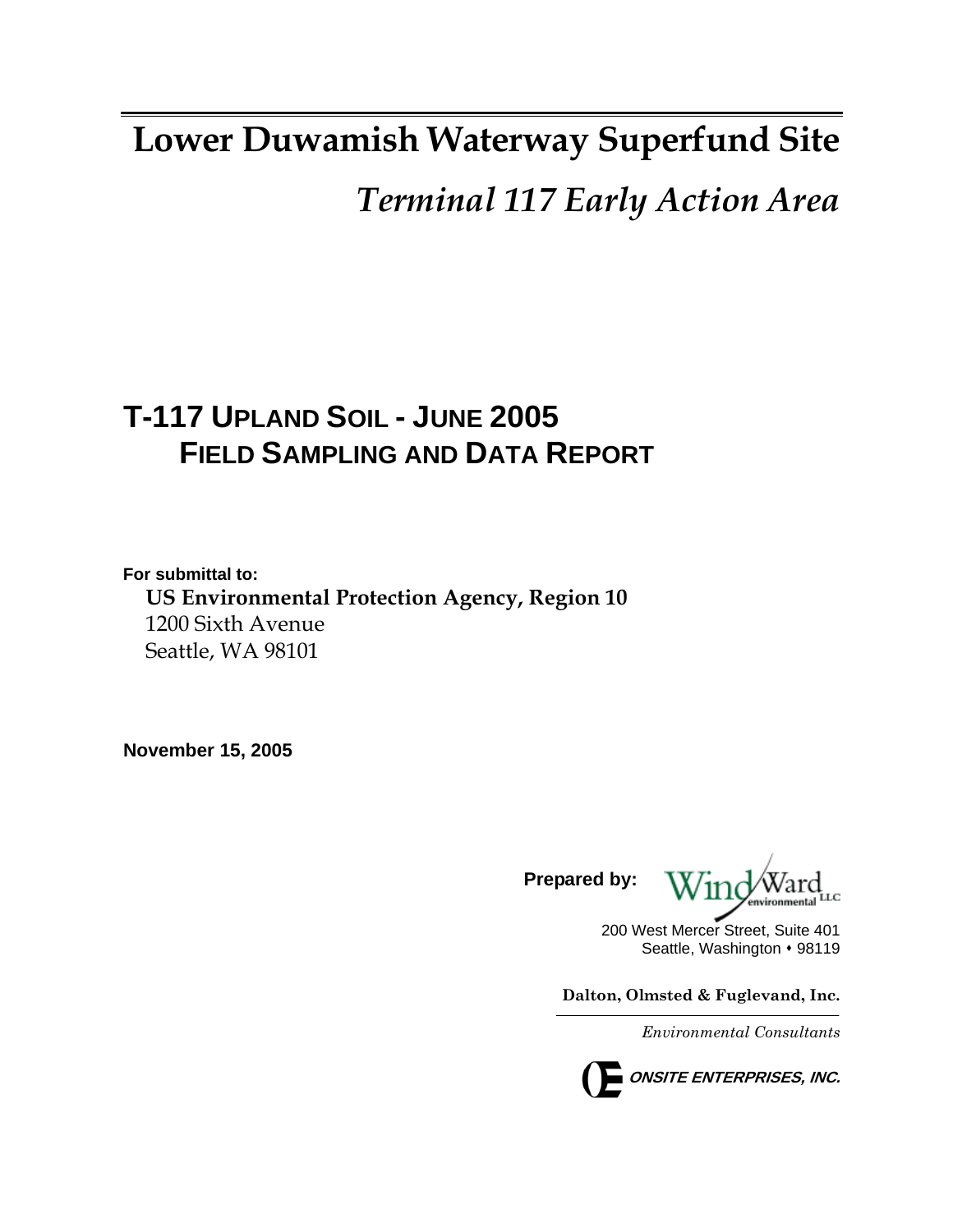# **Table of Contents**

|                 | <b>List of Tables and Figures</b>                                | ij                      |
|-----------------|------------------------------------------------------------------|-------------------------|
| <b>Acronyms</b> |                                                                  | iii                     |
| 1.0             | <b>Introduction</b>                                              | 4                       |
| 1.1             | Site Description                                                 | $\overline{4}$          |
|                 | T-117 early action area<br>1.1.1                                 | $\overline{4}$          |
|                 | T-117 adjacent upland property<br>1.1.2                          | $\overline{\mathbf{4}}$ |
| 1.2             | Sample Design                                                    | 5                       |
| 1.3             | <b>Report Organization</b>                                       | 5                       |
| 2.0             | <b>Field Methods</b>                                             | $\boldsymbol{6}$        |
| 2.1             | Sample Collection                                                | 6                       |
|                 | Soil boring collection and monitoring well construction<br>2.1.1 | 6                       |
|                 | Push probe soil sample collection<br>2.1.2                       | 6                       |
|                 | Monitoring well sample collection and NAPL monitoring<br>2.1.3   | 7                       |
| 2.2             | <b>Sample Processing</b>                                         | 7                       |
| 2.3             | Field Equipment Decontamination                                  | $\overline{7}$          |
| 2.4             | Field Quality Assurance and Quality Control                      | 8                       |
| 2.5             | Disposal of Unused Sample Material                               | 8                       |
| 2.6             | Sample Identification Scheme                                     | 8                       |
| 2.7             | <b>Sample Documentation Procedures</b>                           | 9                       |
| 2.8             | Chain of Custody and Sample Transport Procedures                 | 10                      |
| 2.9             | Field Deviations from the QAPP                                   | 10                      |
| 3.0             | <b>Laboratory Methods</b>                                        | 10                      |
| 3.1             | <b>Analytical Methods</b>                                        | 10                      |
|                 | 3.2 QA/QC for Chemical/Physical Testing                          | 11                      |
| 3.3             | Laboratory Deviations from the QAPP                              | 11                      |
| 4.0             | <b>Results</b>                                                   | 11                      |
| 4.1             | Sampling Locations and Sample Characteristics                    | 11                      |
| 4.2             | Soil                                                             | 13                      |
|                 | <b>Physical Characteristics</b><br>4.2.1                         | 13                      |
|                 | 4.2.2<br><b>Chemistry Results</b>                                | 13                      |
| 4.3             | Groundwater                                                      | 18                      |
|                 | NAPL monitoring<br>4.3.1                                         | 18                      |
|                 | Chemistry results<br>4.3.2                                       | 18                      |
| 5.0             | <b>References</b>                                                | 19                      |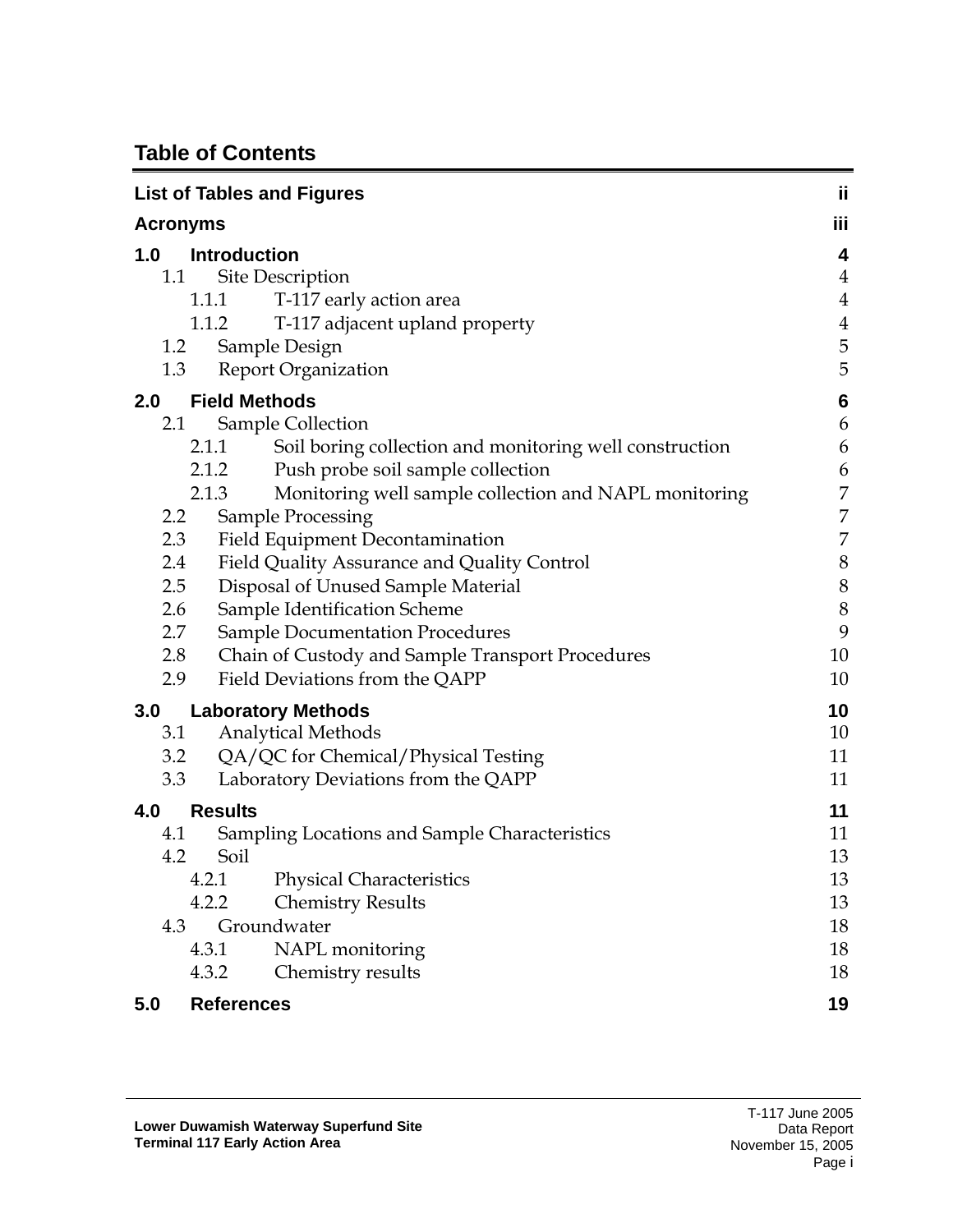**Appendix A. Results Tables Appendix B. Data Management Appendix C. NAPL Observation Tables Appendix D. Proposed field Changes Memorandum Appendix E. Geophysical/Ground Penetrating Radar Survey Appendix F. Data Validation (on accompanying compact disk) Appendix G. Analytical Lab Data (on accompanying compact disk) Appendix H. Field Forms, Logs, and Notes (on accompanying compact disk) Appendix I. Chain-of-Custody Forms (on accompanying compact disk)** 

### <span id="page-2-0"></span>**List of Tables and Figures**

| Table 2-1. | Duplicate sample IDs                                  | 8  |
|------------|-------------------------------------------------------|----|
| Table 3-1. | Summary of analytical methods                         | 11 |
| Table 4-1. | Soil sample locations                                 | 12 |
| Table 4-2. | Groundwater sample locations and in situ measurements | 13 |
| Table 4-3. | PCB soil sample results                               | 14 |
| Figure 1.  | Maximum PCB concentrations at each location June 2005 | 17 |
| Table 4-4. | PCB groundwater results                               | 18 |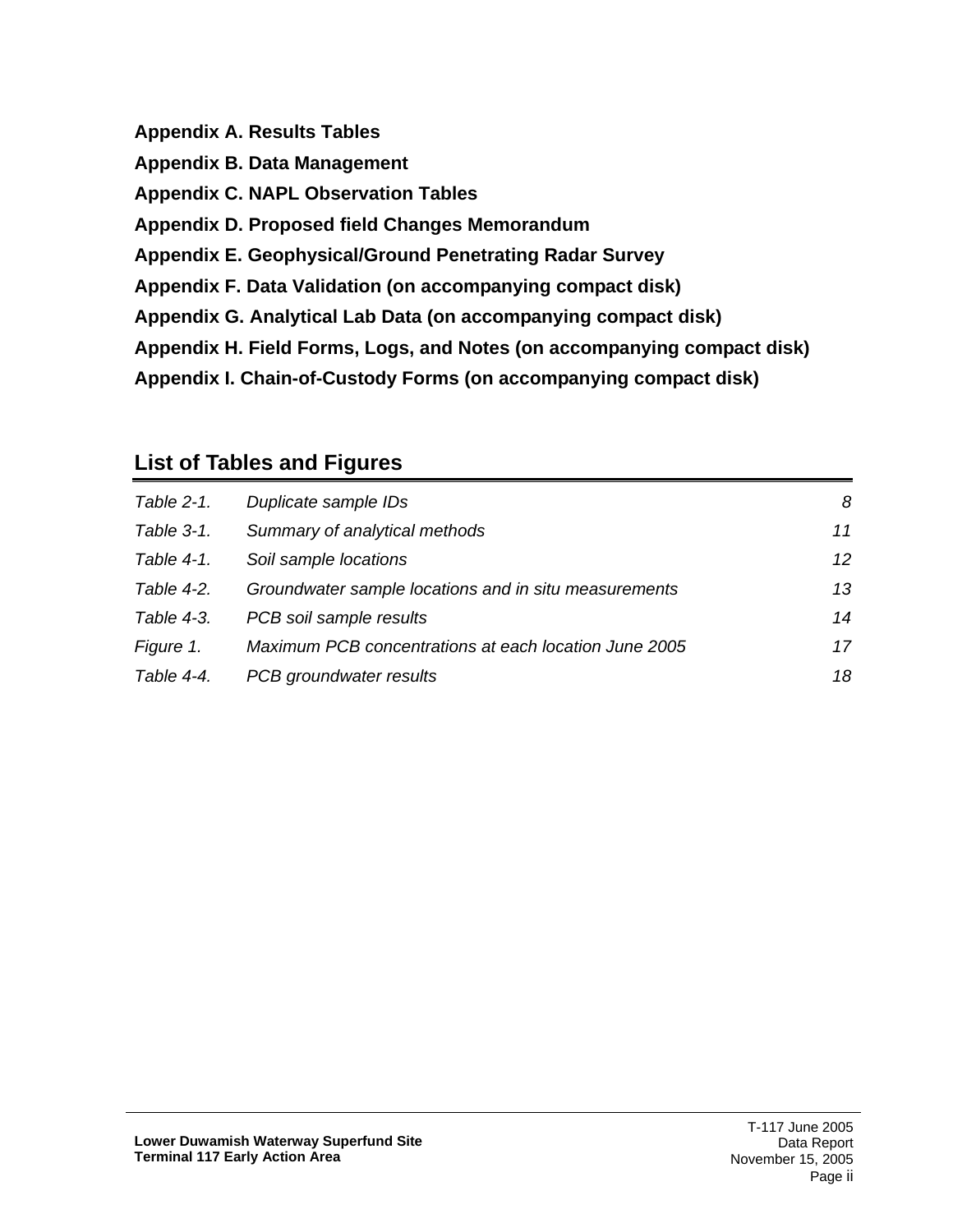<span id="page-3-0"></span>

| Acronyms       |                                                                                      |  |  |  |
|----------------|--------------------------------------------------------------------------------------|--|--|--|
| <b>Acronym</b> | definition                                                                           |  |  |  |
| <b>ARI</b>     | Analytical Resources, Inc.                                                           |  |  |  |
| <b>CERCLA</b>  | Comprehensive Environmental Response, Compensation, and Liability Act<br>(Superfund) |  |  |  |
| <b>City</b>    | City of Seattle                                                                      |  |  |  |
| COC            | chain of custody                                                                     |  |  |  |
| DO             | dissolved oxygen                                                                     |  |  |  |
| <b>DOF</b>     | Dalton, Olmsted and Fuglevand, Inc.                                                  |  |  |  |
| dw             | dry weight                                                                           |  |  |  |
| <b>EAA</b>     | early action area                                                                    |  |  |  |
| <b>Ecology</b> | Washington State Department of Ecology                                               |  |  |  |
| <b>EPA</b>     | US Environmental Protection Agency                                                   |  |  |  |
| <b>FS</b>      | feasibility study                                                                    |  |  |  |
| <b>PAH</b>     | polycyclic aromatic hydrocarbon                                                      |  |  |  |
| <b>LDW</b>     | Lower Duwamish Waterway                                                              |  |  |  |
| <b>LDWG</b>    | Lower Duwamish Waterway Group                                                        |  |  |  |
| <b>MLLW</b>    | mean lower low water                                                                 |  |  |  |
| <b>MW</b>      | monitoring well                                                                      |  |  |  |
| <b>NAPL</b>    | non-aqueous-phase liquid                                                             |  |  |  |
| <b>NTU</b>     | nephelometric turbidity unit                                                         |  |  |  |
| <b>Onsite</b>  | Onsite Enterprises, Inc.                                                             |  |  |  |
| <b>ORP</b>     | oxygen-redox potential                                                               |  |  |  |
| <b>PCB</b>     | polychlorinated biphenyl                                                             |  |  |  |
| <b>Port</b>    | Port of Seattle                                                                      |  |  |  |
| <b>PSEP</b>    | <b>Puget Sound Estuary Program</b>                                                   |  |  |  |
| QA/QC          | quality assurance/quality control                                                    |  |  |  |
| QAPP           | quality assurance project plan                                                       |  |  |  |
| R <sub>l</sub> | remedial investigation                                                               |  |  |  |
| <b>RM</b>      | river mile                                                                           |  |  |  |
| <b>Spc</b>     | specific conductance                                                                 |  |  |  |
| <b>SPT</b>     | standard penetration depth                                                           |  |  |  |
| $T-117$        | Terminal 117                                                                         |  |  |  |
| <b>TOC</b>     | total organic carbon                                                                 |  |  |  |
| <b>TPH</b>     | Total petroleum hydrocarbon                                                          |  |  |  |
| Windward       | Windward Environmental LLC                                                           |  |  |  |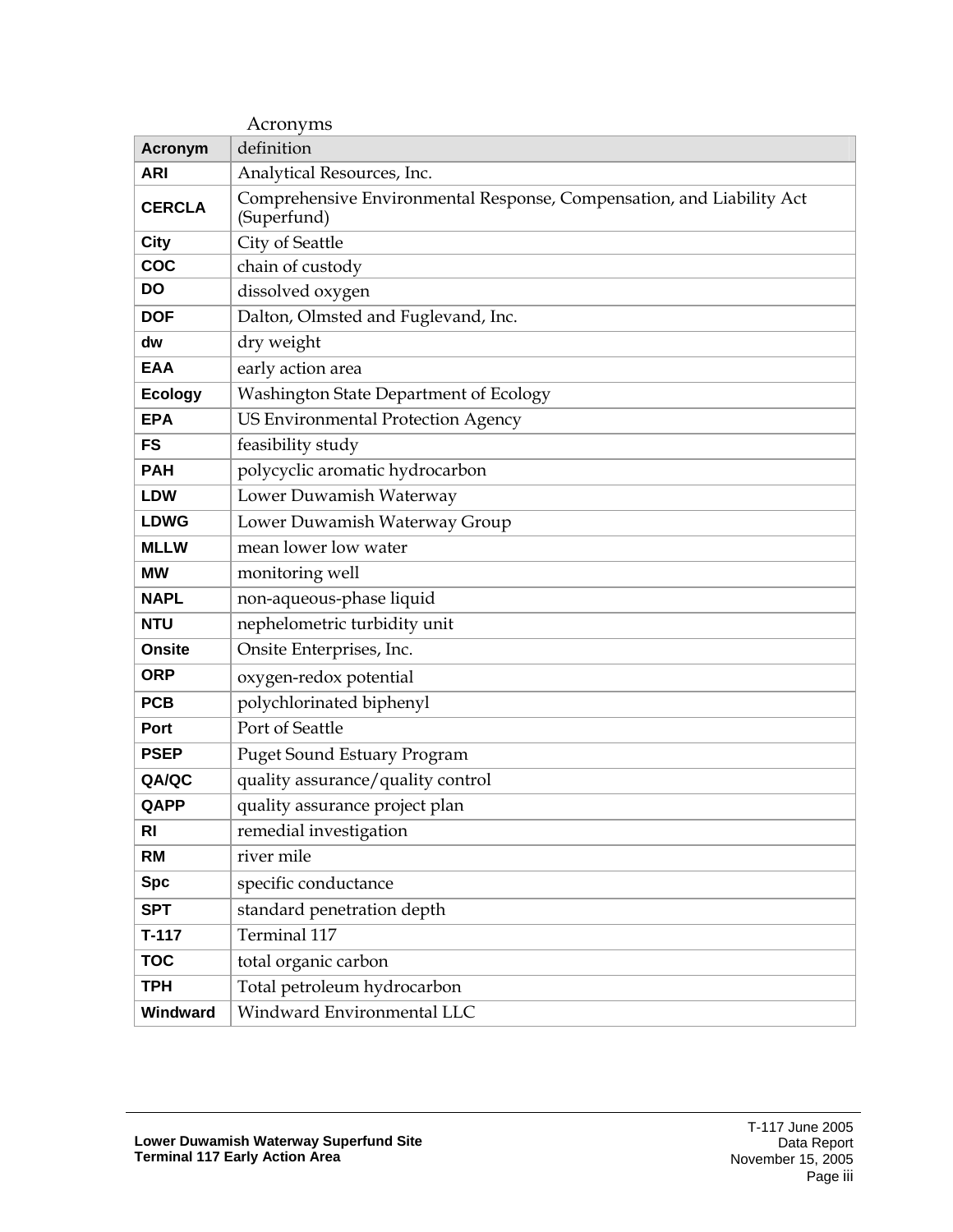# <span id="page-4-0"></span>**1.0 Introduction**

This data report presents the results of the soil and water investigation conducted in June 2005 at the Terminal 117 (T-117) site in accordance with the addendum to the T-117 Quality Assurance Project Plan (QAPP) (Windward et al. 2005). T-117 was identified as an early action area (EAA) of the Lower Duwamish Waterway (LDW) Superfund site. This investigation of T-117 was conducted under the existing LDW Administrative Order on Consent (Cohen 2003) signed by the City of Seattle (City), King County, the Port of Seattle (Port), and The Boeing Company—working together in the LDW as the Lower Duwamish Waterway Group (LDWG. Work at T-117 is sponsored by two of the four LDWG members: the Port and the City.

This work was performed as part of an iterative process to provide additional information on the nature and extent of polychlorinated biphenyls (PCBs) in soils and groundwater to assist in cleanup decisions and design. Subsurface soil samples were collected from three upland regions of T-117: the unpaved upland area along the northern shoreline; beneath the pavement along the shoreline edge of the site; and the ditch along the southern boundary of the site. Two new groundwater monitoring wells were also installed to extend the existing network northward and facilitate sampling from wells along the entire shoreline. All shoreline monitoring wells and upgradient monitoring well (MW) 3 were also monitored for the presence of free product. A geophysical survey was conducted along the eastern portion of the shoreline paved area to delineate the fill placed as part of the 1999 upland removal action.

### <span id="page-4-1"></span>**1.1 SITE DESCRIPTION**

#### <span id="page-4-2"></span>**1.1.1 T-117 early action area**

T-117 EAA is located on the west side of the LDW from approximately RM 3.5-3.7, as measured from the southern tip of Harbor Island. The area generally consists of the intertidal zone extending from the top of the shoreline bank  $(\sim +13$  ft mean lower low water [MLLW]) to the slope of the navigation channel ( $\sim$  -9 ft MLLW) and is bordered by South Park Marina to the north and the Boeing South Park facility to the south.

#### <span id="page-4-3"></span>**1.1.2 T-117 adjacent upland property**

The adjacent upland portion of the west shore of the T-117 EAA includes the Port's T-117 property. This property, the former Malarkey Asphalt Company site, is located at 8700 Dallas Avenue South in Seattle, Washington. The upland T-117 property covers approximately 5.5 ac including a 50-60-ft (15-18-m)-wide section of land adjacent to the shoreline owned by the Port as successor in interest to the King County Commercial Waterway District No. 1. In 1999, the Port acquired the additional inland parcels that made up the former Malarkey property between the shoreline parcel and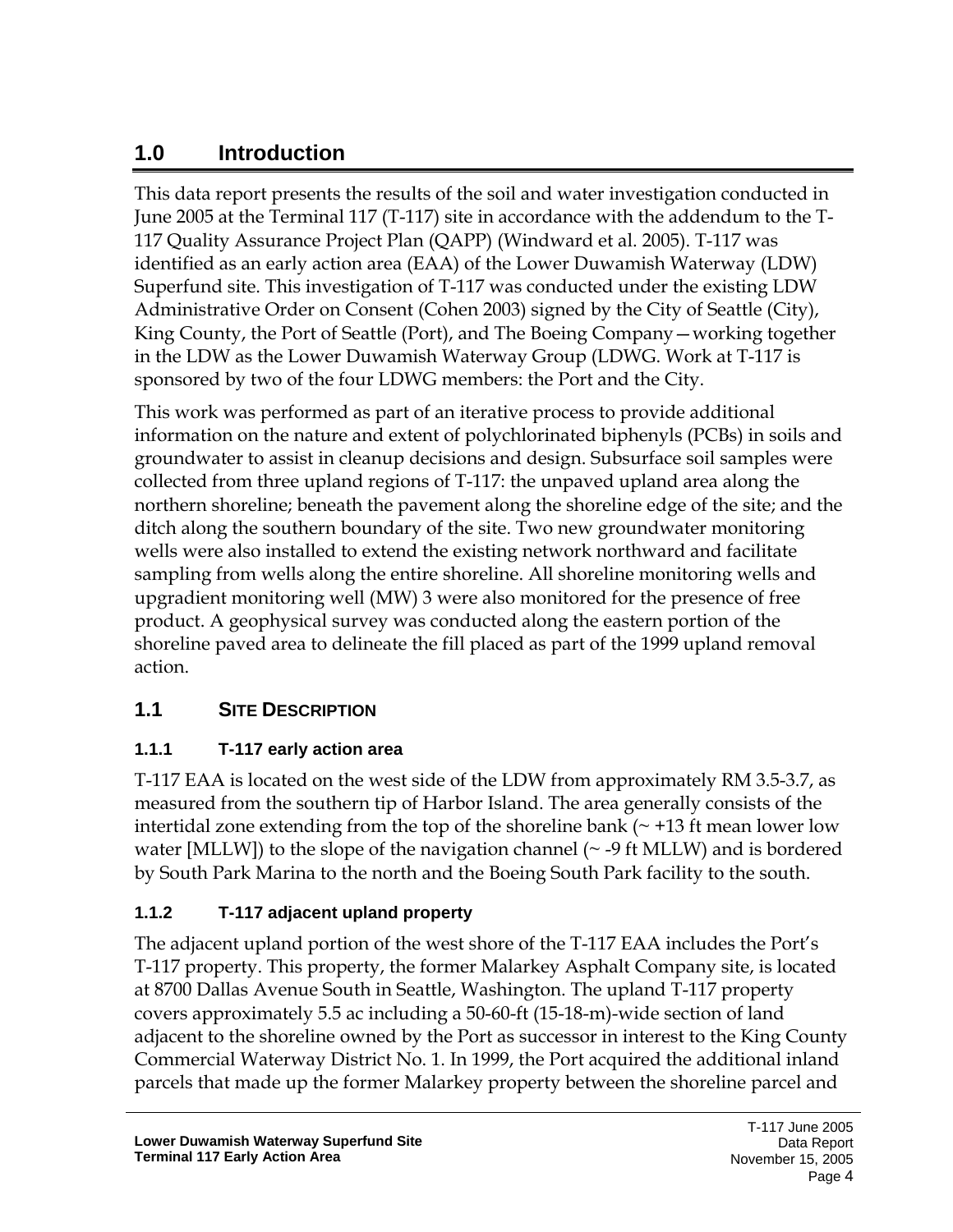Dallas Avenue South. These properties were consolidated to form the present-day T-117. Adjacent properties include Basin Oil Company on the west side of Dallas Avenue, Boeing Company to the south, and South Park Marina to the north/northwest.

# <span id="page-5-0"></span>**1.2 SAMPLE DESIGN**

The primary focus of this investigation was to collect additional subsurface soil data to delineate the vertical and lateral extent of PCB contamination along the unpaved upland area of the northern shoreline, beneath the pavement along the shoreline edge of the site, and in the ditch along the southern boundary. This investigation also further evaluated groundwater as a potential contamination pathway for PCBs and non-aqueous phase liquid (NAPL). The following types of samples were collected:

- $\bullet$  Deep soil borings (0-20 ft) along the top of the bank at the north end of the site (Two of these boring locations were completed as new monitoring wells)
- Shallow borings (0-9 ft) along the eastern shoreline edge of pavement cap
- $\bullet$  Direct-push probes (0-3 ft) in the southern drainage ditch
- NAPL measurement in monitoring wells
- Groundwater sampling from new and existing monitoring wells

Soil borings were advanced along the shoreline to collect both soil chemistry data as well as geotechnical data, i.e. Standard Penetration Test (SPT), to assist the upland cleanup design. Elsewhere, soil samples were collected with direct-push probe equipment to collect subsurface samples where geotechnical SPT data was not required. A geophysical survey was conducted before the shoreline soil collection to determine the eastern extent of fill placed following the 1999 removal action in order to determine the most appropriate sampling location along that portion of the shoreline.

Groundwater chemical data was collected from two new wells along the northern shoreline and four existing shoreline wells to evaluate whether PCBs are being transported in groundwater. All site wells, including inland MW 3, were also evaluated for the presence of NAPL in groundwater.

# <span id="page-5-1"></span>**1.3 REPORT ORGANIZATION**

This report is organized into sections addressing field methods, laboratory methods, results, and references. The following Appendices support the text:

- $\triangle$  Appendix A results tables
- $\leftrightarrow$  Appendix B data management
- $\triangle$  Appendix C NAPL observation tables
- Appendix D proposed field changes memorandum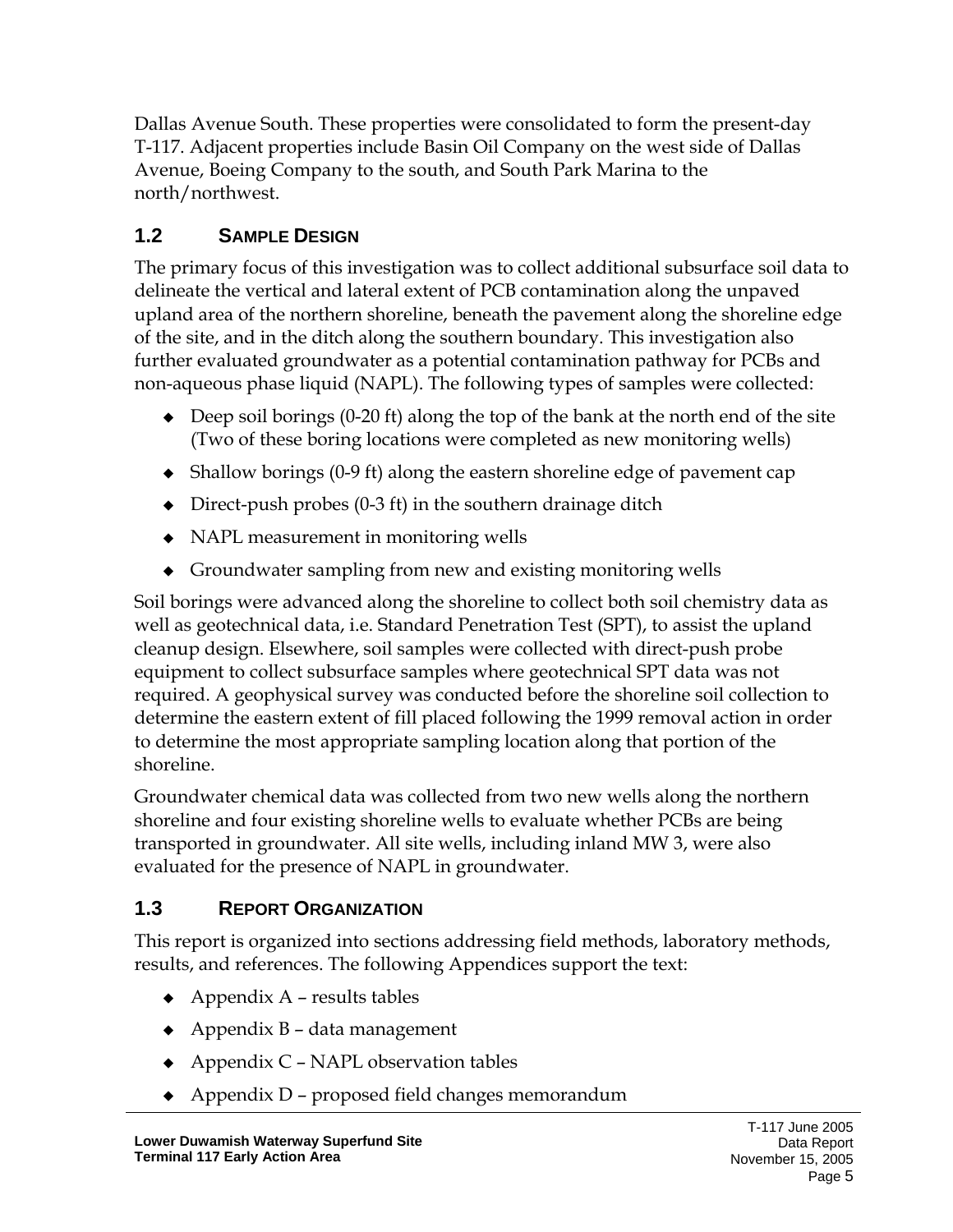- $\triangle$  Appendix E geophysical/ground penetrating radar survey
- $\leftrightarrow$  Appendix F data validation
- $\triangle$  Appendix G analytical lab data
- $\triangle$  Appendix H field forms, logs, and notes
- $\triangle$  Appendix I chain of custody forms

# <span id="page-6-0"></span>**2.0 Field Methods**

# <span id="page-6-1"></span>**2.1 SAMPLE COLLECTION**

All field activities were performed under the direction of the field coordinator or other qualified personnel, with EPA oversight as appropriate. Sampling was accomplished by a joint operation of Windward Environmental LLC (Windward), Onsite Enterprises, Inc. (Onsite), and Dalton, Olmsted and Fuglevand, Inc. (DOF). Soil borings, monitoring well construction, and geoprobes were accomplished under the direction of DOF with assistance from a Cascade Drilling. The geophysical survey utilizing ground-penetrating radar was conducted by Golder Associates. The various sampling methods are discussed below.

# <span id="page-6-2"></span>**2.1.1 Soil boring collection and monitoring well construction**

Soil borings and monitoring well installations were conducted using a hollow-stem auger drill, penetrating up to 19 ft, deployed from a drill rig. Detailed descriptions of soil boring sampling and well installation methods are found in Section 3.2.2.4 of the QAPP (Windward et al. 2003) and descriptions of the supplemental soil boring sampling methods are in the QAPP addendum (Windward et al. 2005).

# <span id="page-6-3"></span>**2.1.2 Push probe soil sample collection**

Push probe sampling was completed with a 2-ft. long piston-operated sampler with a positive release system to limit the potential for cross contamination in the probe. All of the eastern shoreline samples with "PS" in the location ID were supposed to be sampled by direct-push probes advanced from truck-mounted equipment, but hard substrate made it difficult, so soil borings were conducted with a hollow-stem auger drill rig penetrating up to 9 ft at all locations except for PS1A and PS2A. See Appendix D, technical memorandum on proposed field changes for additional details. Prior to collection of the shoreline sampling location adjacent to the 1999 removal action area, a geophysical survey was conducted to determine the eastern extent of fill placed following the removal action in order to determine the most appropriate sampling location along that portion of the shoreline. The results of the survey can be found in Appendix E.

Eight direct-push probe locations, shown in Figure 1, were originally planned to be completed along three transects in the southern drainage ditch. Because of accessibility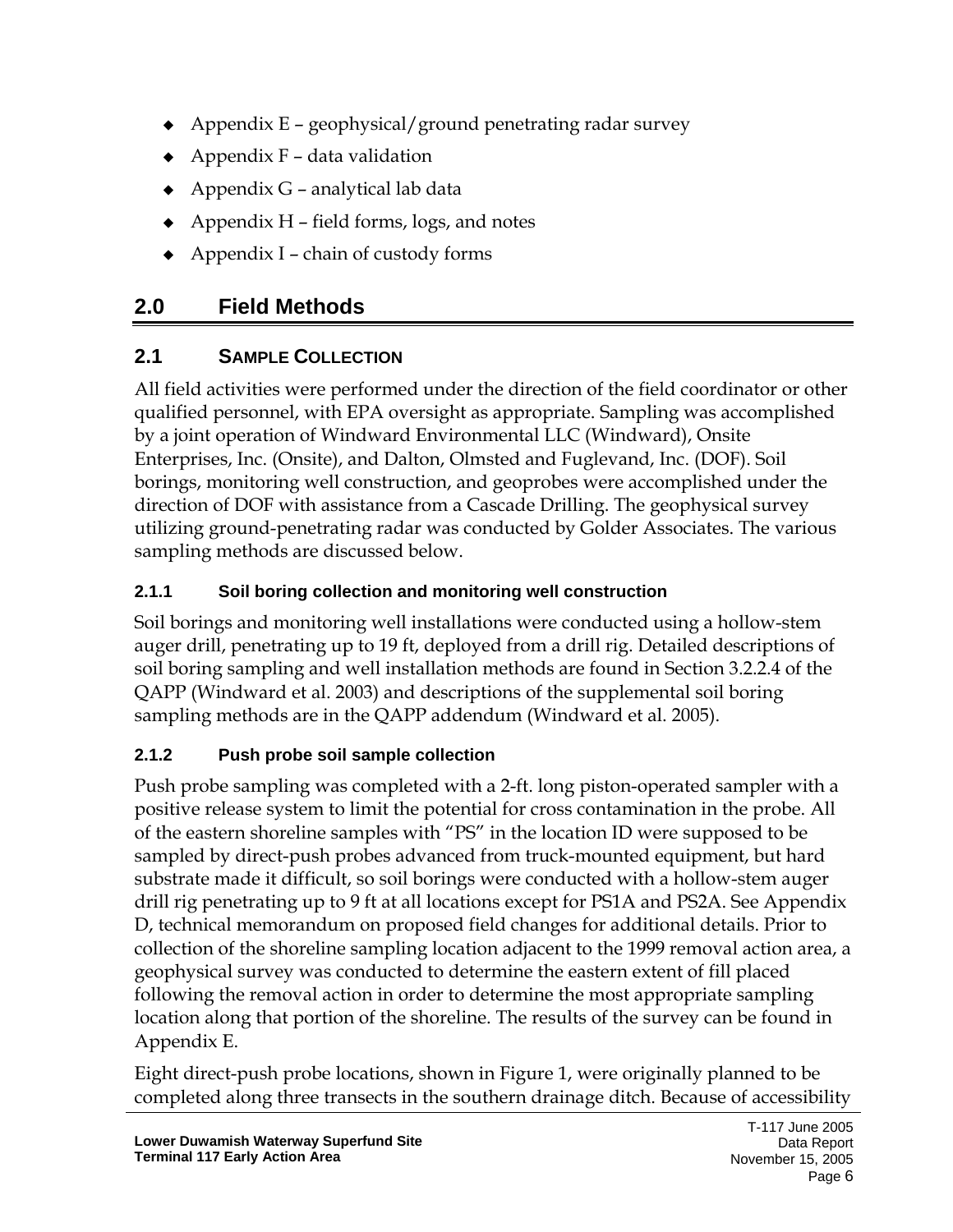issues to this portion of the site, these probes were manually advanced 3 ft below ground surface with an electric portable jack hammer.

#### <span id="page-7-0"></span>**2.1.3 Monitoring well sample collection and NAPL monitoring**

Two newly constructed wells (MW-7 and MW-8) were developed after installation using surge and bail techniques after well construction. Newly constructed wells MW-7 and MW-8 and existing shoreline wells MW-2, MW-4, MW-5, and MW-6 were sampled using low-flow techniques. Detailed descriptions of the sample collection methods are found in Section 3.2.2.8 of the QAPP (Windward et al. 2003). Well sampling times were selected to coincide with a falling tide to help ensure the collection of water representative of the site. All wells were purged prior to sampling. Water levels in the wells responded to tidal fluctuations and were observed to recharge after purging, indicating good communication with the surrounding groundwater.

An additional free product investigation was conducted in the shoreline wells (MW-2, MW-4, MW-5, MW-6, MW-7, MW-8) and inland well MW-3 prior to the sampling of the shoreline wells. This work was performed using interface probes to periodically check for the presence of NAPL during a representative portion of the tide cycle (see Appendix C for additional details).

# <span id="page-7-1"></span>**2.2 SAMPLE PROCESSING**

The soil sampling processing occurred at upland T-117 property. After homogenization, soil samples were placed in appropriate-sized, certified-clean, widemouth glass jars capped with Teflon®-lined lids (QAPP Table 3-7). Visible organisms and debris were removed prior to distribution to sample containers; removed materials were noted in the field logbooks. All groundwater samples were placed in appropriately-sized, certified glass or high density polyethylene bottles capped with Teflon®-lined lids (QAPP Table 3-8). Each container was sealed, labeled, and stored under conditions specified in Table 2-1 of the QAPP.

# <span id="page-7-2"></span>**2.3 FIELD EQUIPMENT DECONTAMINATION**

To prevent cross-contamination of samples, all sampling processing equipment that came in contact with the soil underwent the following decontamination procedures prior to collection activities at each location:

- Rinse with tap water and wash with scrub brush until free of soil
- Wash with phosphate-free detergent and tap water
- $\bullet$  Rinse with tap water
- ◆ Rinse with distilled water

There were no cases in which samples were suspected of having higher levels of contaminants, so no extra decontamination steps were conducted. Between boring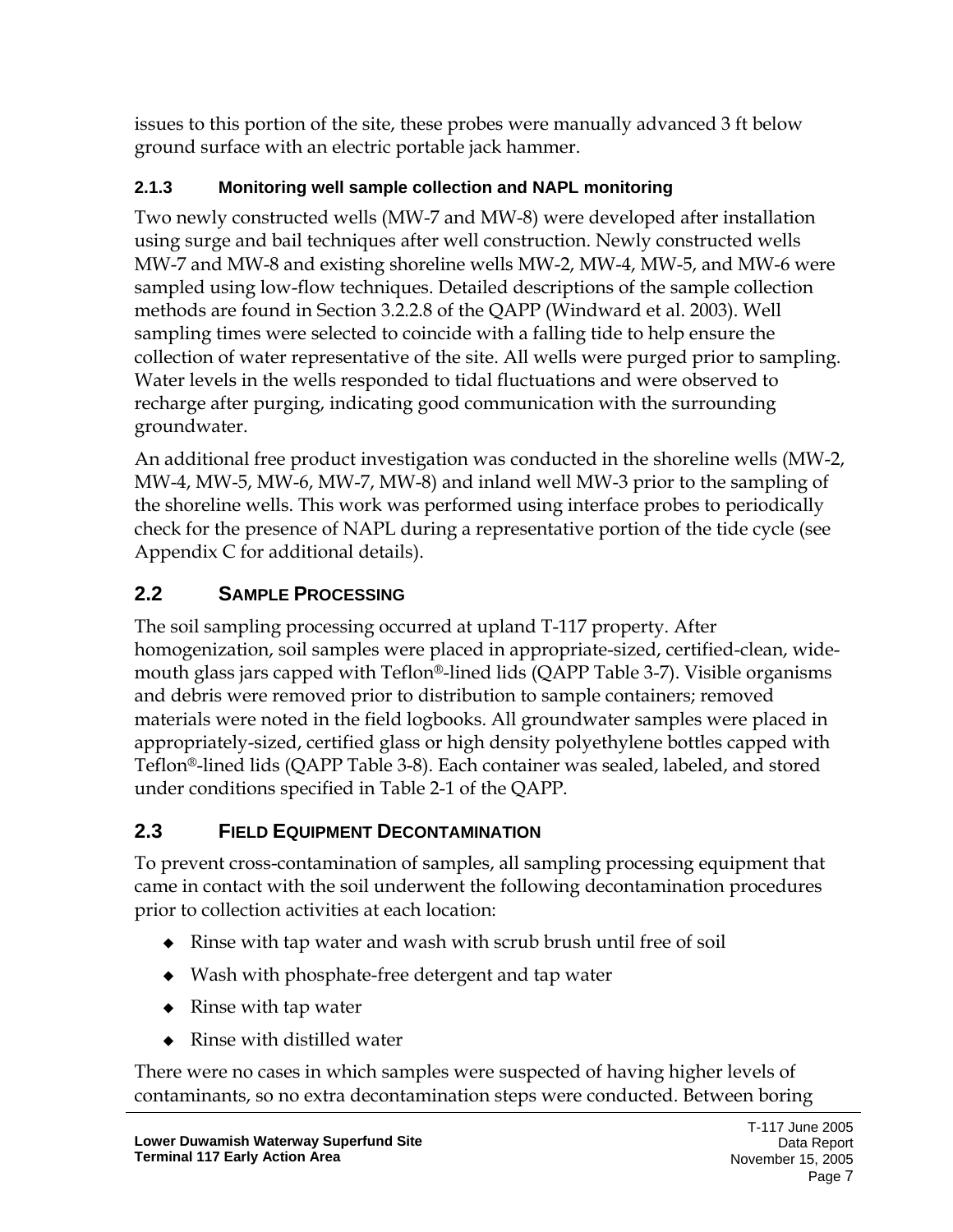locations the auger stems and drill bit were steam cleaned in a self-contained decontamination trailer.

Sampling equipment used for collecting water samples was pre-cleaned and used only once per sample, so decontamination between samples was not necessary.

# <span id="page-8-0"></span>**2.4 FIELD QUALITY ASSURANCE AND QUALITY CONTROL**

Field duplicate samples were collected to evaluate the effectiveness of field decontamination and homogenization procedures. Soil duplicates were prepared from the same batch of homogenized sediment. All samples collected were documented in the site logbook. Table 2-1 lists the field duplicate sample IDs and the corresponding sample IDs collected from the same location.

<span id="page-8-3"></span>**Table 2-1. Duplicate sample IDs** 

| <b>SAMPLE ID</b> | <b>DUPLICATE SAMPLE ID</b> |
|------------------|----------------------------|
| T117-PD1-01      | <b>T117-DUPL1</b>          |
| T117-PS2A-02     | T117-DUPL2                 |
| T117-PS4-04      | T <sub>117</sub> -DUPL3    |

Three rinsate blanks were collected after processing samples from T117-PS1A, T117- PS5, T117-PD4. Rinsate blanks were collected by running deionized water over decontaminated sample processing equipment and collecting the water in clean sample jars.

# <span id="page-8-1"></span>**2.5 DISPOSAL OF UNUSED SAMPLE MATERIAL**

Unused soil and contaminated water from the soil borings was collected in drums and stored on the property until it was transferred to a proper disposal facility. All disposable sampling materials and personnel protective equipment used in sample processing, such as disposable coveralls, gloves, and paper towels, were placed in heavyweight garbage bags or other appropriate containers. Disposable supplies were removed from the site by sampling personnel and placed in a normal refuse container for disposal as solid waste.

# <span id="page-8-2"></span>**2.6 SAMPLE IDENTIFICATION SCHEME**

The location ID naming convention is described below. The first four characters are T-117, to designate the T-117 area. The next two characters identify the type of location, based on the medium sampled or sampling method, followed by consecutive numbers to identify the specific location within the T-117 area:

- $\blacklozenge$  MW monitoring well location, followed by monitoring well number 2 to 8
- SB soil boring location, followed by consecutive numbers 15 to 18
- PS push probe shoreline location, followed by consecutive numbers 1 to 12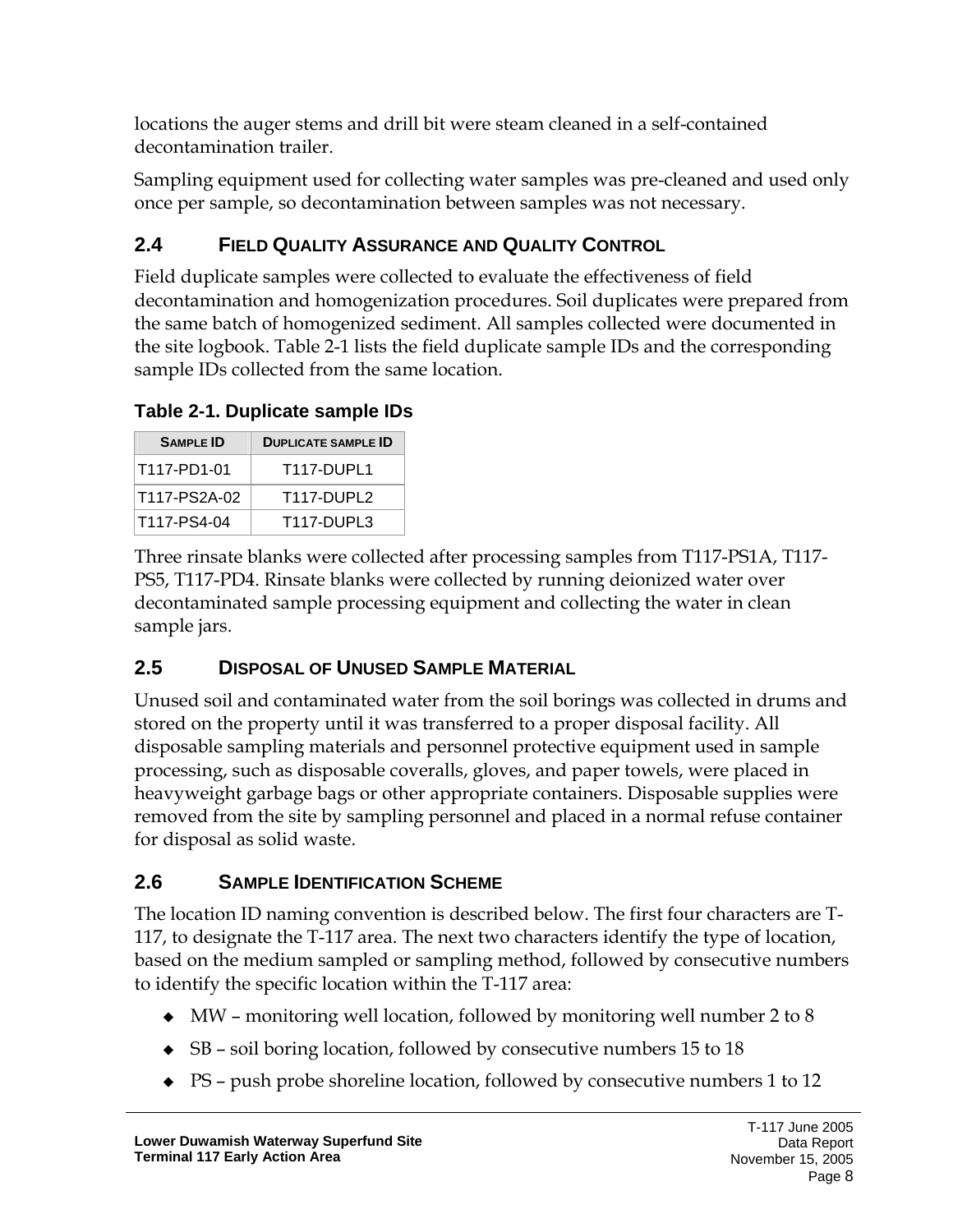$\bullet$  PD – push probe ditch location, followed by consecutive numbers 1 to 8

Sample IDs are the same as location IDs, except for some that contain additional information, as follows:

- SB followed by two characters identifying the depth interval of soil collected, e.g., for SB-15 through SB-18,  $01 = 0$  to 1.5 ft,  $02 = 2.5$  to 4 ft,  $03 = 5$  to 6.5 ft,  $04 = 7.5$  to 9 ft,  $05 = 10$  to 12.5 ft,  $06 = 17.5$  to 19 ft;
- Rinsate blanks were assigned the same characters as the station identifier, followed by the identifier "RB"

### <span id="page-9-0"></span>**2.7 SAMPLE DOCUMENTATION PROCEDURES**

A field data log was used to note the date, time, and location of sampling stations, as well as additional parameters recorded in the field (see Appendix H). The following data were included in the field data log:

- Names of field coordinators and person(s) collecting and logging the samples
- ◆ Unique station identifier
- Date and time of collection
- ◆ Collection method
- Observations made during sample collection, including weather conditions, complications, and other details associated with sampling equipment or procedures

After groundwater collection, the following additional information was recorded on the collection form:

- Depth to bottom of monitoring well
- Depth to groundwater
- $\triangleleft$  Tide elevation relative to MLLW
- ◆ Well volume
- ◆ Purge flow rate
- ◆ Purge time
- $\triangle$  Purge volume
- ◆ Purge parameters: DO, temperature, pH, turbidity, Spc, ORP
- Groundwater observations, including the presence of product sheen or layer

Soil borings contained the following additional information that was recorded on the soil core log: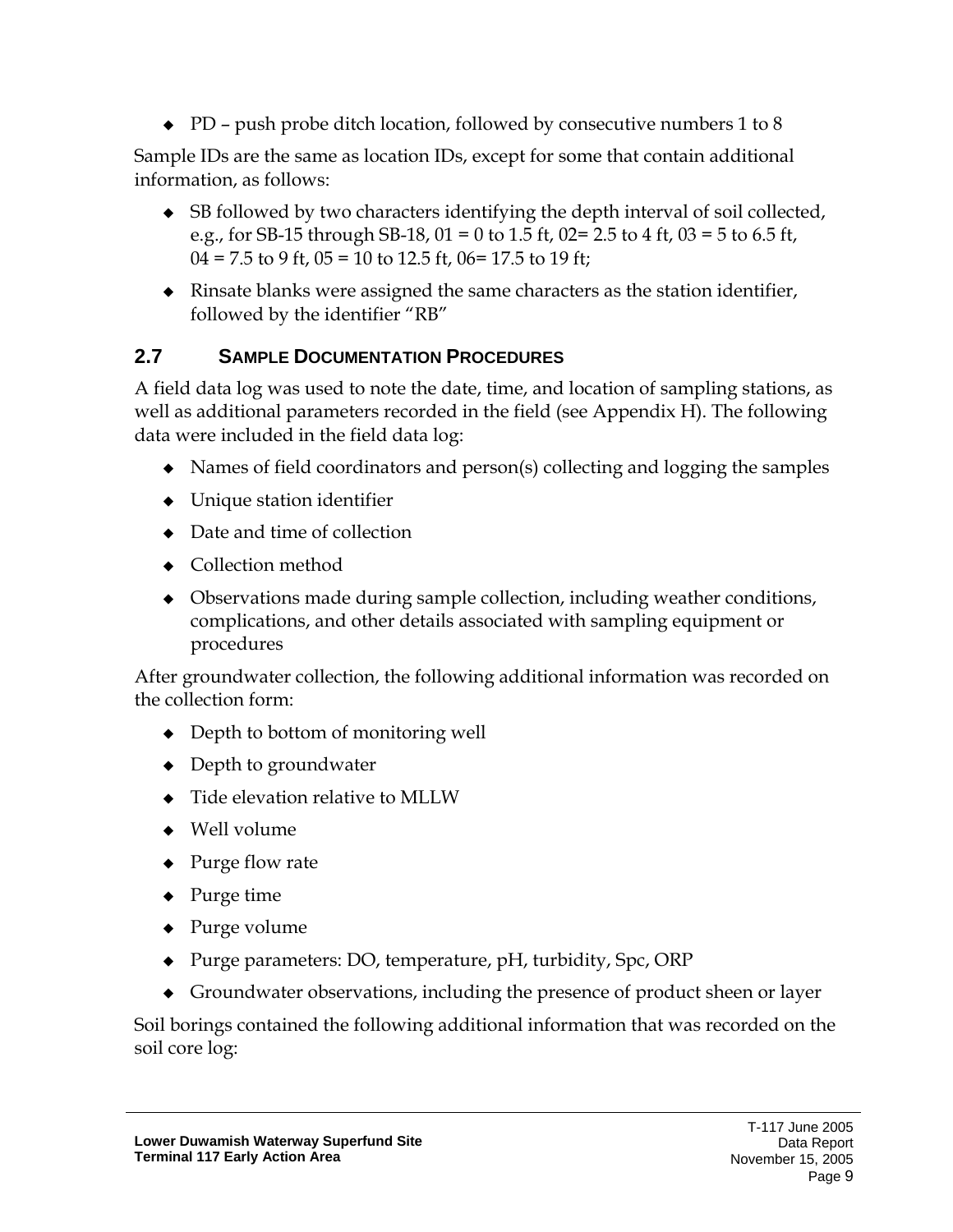- Physical observations of soil, including the presence of foreign objects, color, presence of sheens, apparent grain size, moisture, and odor
- Borings were logged to record geologic stratigraphy and the presence of any water-bearing layers
- $\triangle$  Penetration depth of the sampler
- ◆ Standard penetration test results

Soil borings in which monitoring wells were installed contain additional information that was recorded on the boring and well log.

## <span id="page-10-0"></span>**2.8 CHAIN OF CUSTODY AND SAMPLE TRANSPORT PROCEDURES**

Chain-of-custody (COC) forms were used to track sample custody (see Appendix I). Samples collected in the field were placed in a cooler with ice. All soil and water samples were hand-delivered to Analytical Resources, Inc (ARI) in Tukwila, WA.

## <span id="page-10-1"></span>**2.9 FIELD DEVIATIONS FROM THE QAPP**

Field deviations from the QAPP and QAPP addendum 4 included modifications to the sampling method used at shoreline push probe locations and sample location. These field deviations did not affect data quality, and are discussed in Appendix D, technical memorandum on proposed field changes .

# <span id="page-10-2"></span>**3.0 Laboratory Methods**

ARI conducted chemical and physical testing for each sample. All soil samples were analyzed for total PCBs, total solids and TOC. Select soil boring samples were also analyzed for grain size and geotechnical parameters. Monitoring well groundwater samples were analyzed for total PCBs, and TOC and total suspended solids. Groundwater from MW-2 was also analyzed for polycyclic aromatic hydrocarbons (PAHs) and total petroleum hydrocarbons (TPHs) due to the trace presence of free product.

# <span id="page-10-3"></span>**3.1 ANALYTICAL METHODS**

The chemical and physical testing adhered to the most recent EPA analysis protocols. Grain-size analysis was conducted following PSEP (1986) protocols for soil. Table 3-1 summarizes specific methods used to analyze the samples.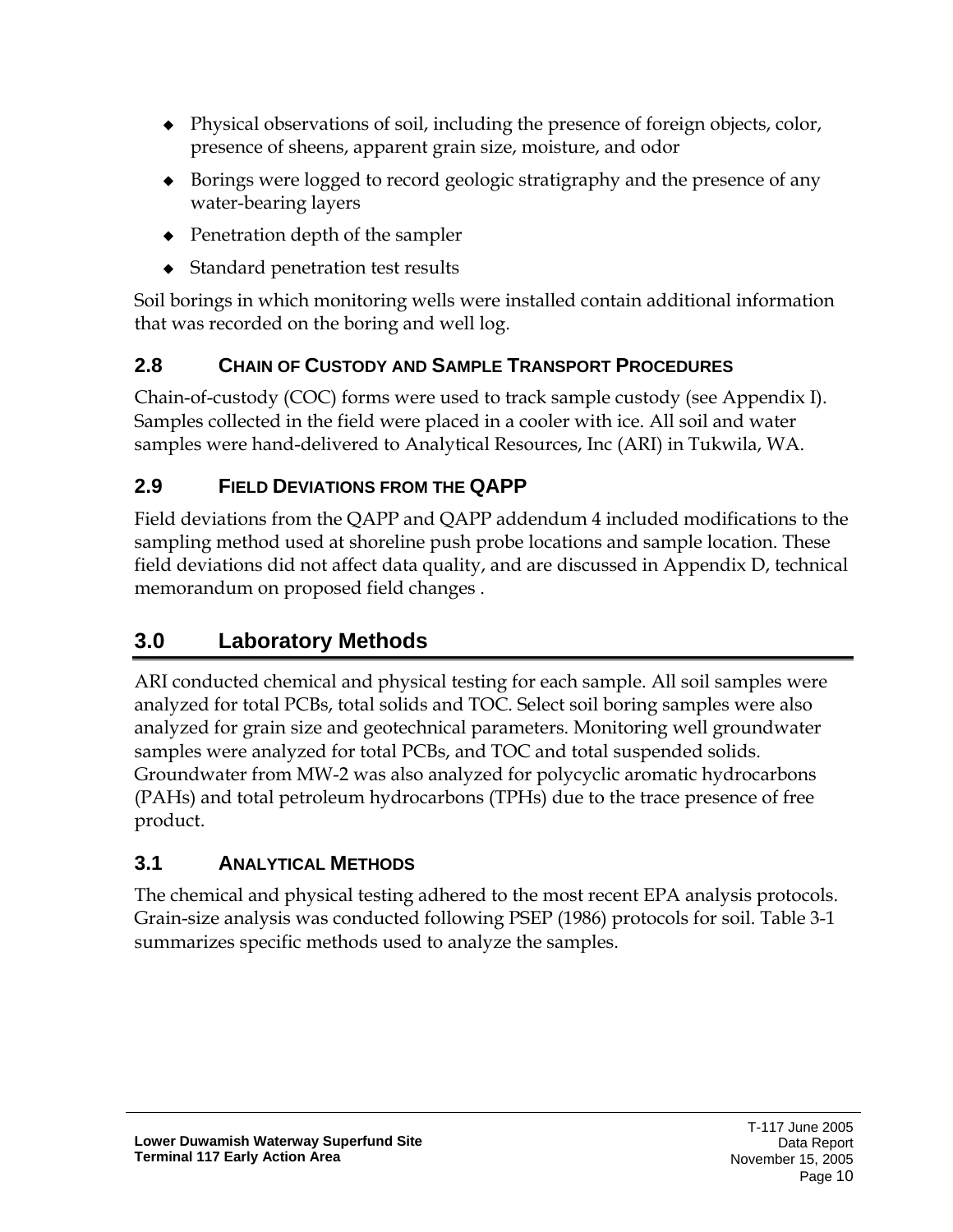| <b>ANALYSIS</b>                  | <b>UNITS</b> | <b>RDL</b> | <b>METHOD</b>                   | <b>REFERENCE</b>                   |  |  |
|----------------------------------|--------------|------------|---------------------------------|------------------------------------|--|--|
| Soil                             |              |            |                                 |                                    |  |  |
| Polychlorinated biphenyls (PCBs) | µg/kg dw     | 19         | GC/ECD                          | EPA 8082                           |  |  |
| <b>TOC</b>                       | $%$ dw       | 0.02       | combustion                      | Plumb, 1981                        |  |  |
| Total solids                     | $%$ ww       | 0.01       | oven-dried                      | SM254-G                            |  |  |
| Grain size                       | $%$ dw       | 0.1        | sieve                           | <b>PSEP 1986</b>                   |  |  |
| Water                            |              |            |                                 |                                    |  |  |
| <b>PAHs</b>                      | µg/kg dw     | 20         | GC/MS                           | EPA 8270                           |  |  |
| <b>PCBs</b>                      | µg/kg dw     | 19         | GC/ECD                          | EPA 8082                           |  |  |
| <b>TPH</b>                       | ug/kg dw     | 0.5        | GC/FID                          | NWTPH-Dx<br>NWTPH-G                |  |  |
| <b>TOC</b>                       | $%$ dw       | 0.02       | combustion                      | EPA 415.1                          |  |  |
| Total suspended solids (TSS)     | $%$ ww       | 0.01       | oven-dried                      | EPA 160.2                          |  |  |
| $dw - dry$ weight basis          |              |            |                                 | PSEP – Puget Sound Estuary Program |  |  |
| ECD – electron capture detection |              |            | RDL – reporting detection limit |                                    |  |  |
| $GC - gas$ chromatography        |              |            | $ww - wet weight basis$         |                                    |  |  |
| MS – mass spectrometry           |              |            | FID - flame ionization detector |                                    |  |  |

<span id="page-11-4"></span>**Table 3-1. Summary of analytical methods** 

## <span id="page-11-0"></span>**3.2 QA/QC FOR CHEMICAL/PHYSICAL TESTING**

Data quality objectives and laboratory quality control procedures are discussed in Section 2.4 of the QAPP. Analytical results were validated by Ecochem. The results of the validations are presented in Appendix F.

### <span id="page-11-1"></span>**3.3 LABORATORY DEVIATIONS FROM THE QAPP**

There were no deviations from the QAPP for laboratory analyses.

# <span id="page-11-2"></span>**4.0 Results**

Results of the soil and water chemistry analyses are summarized below. These results have undergone data validation, as described in detail in Appendix F. The results presented in this report are of good quality and should be considered acceptable for all project uses. Raw laboratory data can be found in Appendix G.

Significant figure rules were applied when summing for totals (i.e. summing of aroclors for total PCBs). A detailed discussion of the hierarchical approach used in averaging laboratory replicates, calculating totals, and application of significant figures is presented in Appendix B.

# <span id="page-11-3"></span>**4.1 SAMPLING LOCATIONS AND SAMPLE CHARACTERISTICS**

The sample locations and descriptions are presented in Table 4-1 (soil), and Table 4-2 (monitoring wells). All coordinates are reported in Washington State Plane North (NAD 83, US survey feet).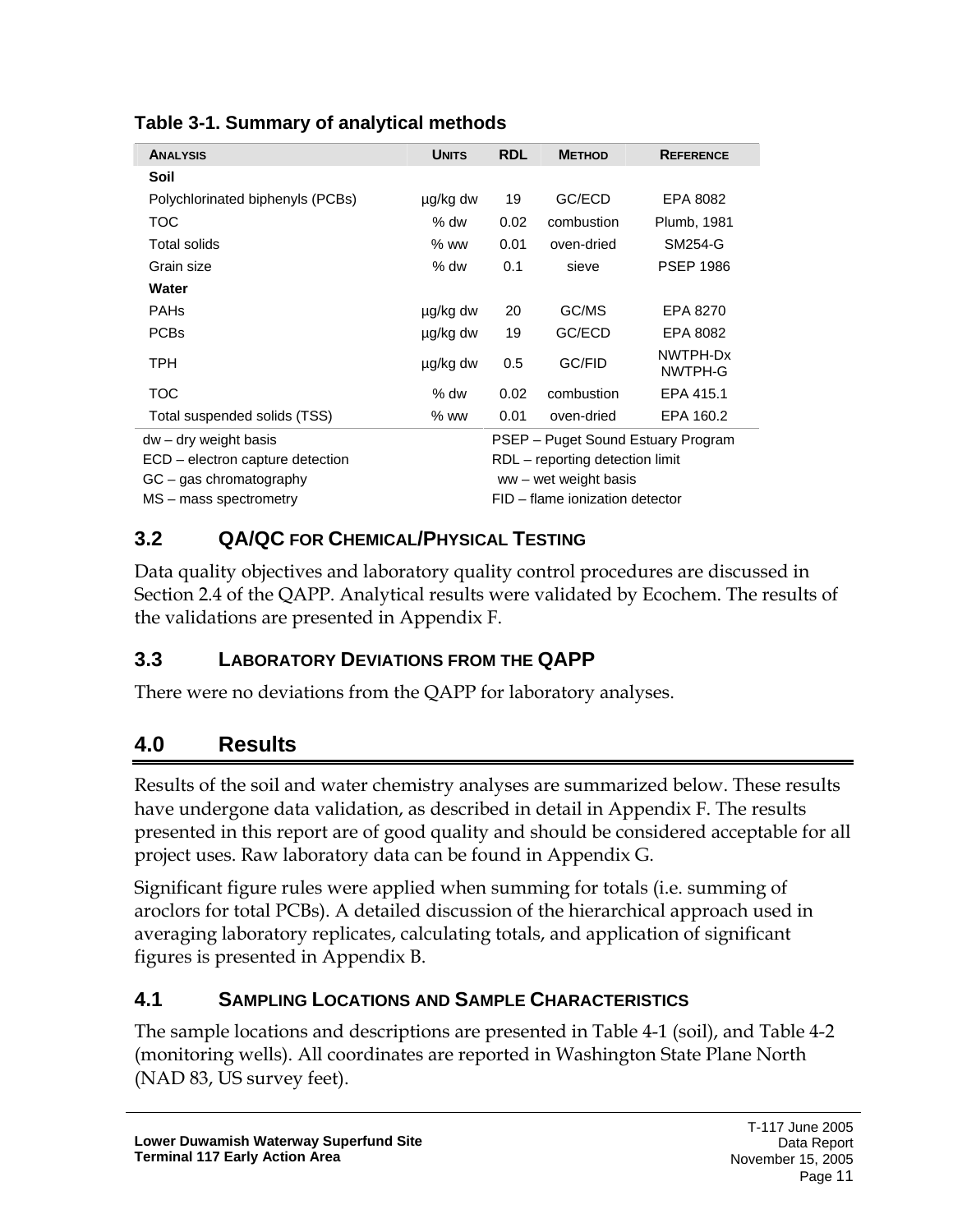| LOCATION           | <b>SAMPLER</b><br><b>TYPE</b> | <b>DATE</b> | <b>START</b><br><b>TIME</b> | X       | Y      | # SAMPLE<br><b>INTERVALS</b> | <b>TOTAL</b><br>DEPTH (ft) |
|--------------------|-------------------------------|-------------|-----------------------------|---------|--------|------------------------------|----------------------------|
| <b>South Ditch</b> |                               |             |                             |         |        |                              |                            |
| T117-PD-1          | <b>PP</b>                     | 6/8/05      | 0930                        | 1275575 | 195202 | 3                            | 3                          |
| T117-PD-2          | <b>PP</b>                     | 6/8/05      | 1001                        | 1275577 | 195185 | 3                            | 3                          |
| T117-PD-3          | <b>PP</b>                     | 6/8/05      | 1030                        | 1275594 | 195164 | 3                            | 3                          |
| T117-PD-4          | PP.                           | 6/8/05      | 0910                        | 1275560 | 195195 | 3                            | 3                          |
| T117-PD-5          | <b>PP</b>                     | 6/8/05      | 0905                        | 1275561 | 195179 | 3                            | 3                          |
| T117-PD-6          | <b>PP</b>                     | 6/8/05      | 1040                        | 1275561 | 195169 | 3                            | 3                          |
| T117-PD-7          | <b>PP</b>                     | 6/8/05      | 0815                        | 1275528 | 195177 | 3                            | 3                          |
| T117-PD-8          | PP.                           | 6/8/05      | 0840                        | 1275526 | 195172 | 3                            | 3                          |
| <b>Shoreline</b>   |                               |             |                             |         |        |                              |                            |
| T117-SB-15         | <b>HSA</b>                    | 6/6/05      | 1420                        | 1275131 | 195735 | 8                            | 19                         |
| T117-SB-16         | <b>HSA</b>                    | 6/6/05      | 1320                        | 1275175 | 195715 | 8                            | 19                         |
| T117-SB-17         | <b>HSA</b>                    | 6/6/05      | 1145                        | 1275240 | 195743 | 9                            | 21.5                       |
| T117-SB-18         | <b>HSA</b>                    | 6/6/05      | 0930                        | 1275290 | 195716 | $7^a$                        | 19                         |
| T117-PS-1A         | <b>PP</b>                     | 6/8/05      | 1115                        | 1275137 | 195746 | $\overline{2}$               | 4                          |
| T117-PS-2A         | <b>PP</b>                     | 6/8/05      | 1130                        | 1275177 | 195728 | 3                            | 6                          |
| T117-PS-3          | <b>HSA</b>                    | 6/21/05     | 1405                        | 1275239 | 195724 | 4                            | 9                          |
| T117-PS-4          | <b>HSA</b>                    | 6/21/05     | 1325                        | 1275281 | 195703 | 4                            | 9                          |
| T117-PS-5          | <b>HSA</b>                    | 6/21/05     | 1235                        | 1275336 | 195676 | $\overline{4}$               | 9                          |
| T117-PS-6          | <b>HSA</b>                    | 6/21/05     | 1155                        | 1275318 | 195662 | 4                            | 9                          |
| T117-PS-7          | <b>HSA</b>                    | 6/21/05     | 1455                        | 1275347 | 195626 | 4                            | 9                          |
| T117-PS-8          | <b>HSA</b>                    | 6/21/05     | 1005                        | 1275383 | 195599 | 4                            | 9                          |
| T117-PS-10         | <b>HSA</b>                    | 6/21/05     | 0850                        | 1275462 | 195483 | 4                            | 9                          |
| T117-PS-12         | <b>HSA</b>                    | 6/21/05     | 0815                        | 1275509 | 195344 | 4                            | 9                          |

<span id="page-12-0"></span>**Table 4-1. Soil sample locations** 

a no recovery on 7.5-9 ft sample interval

HSA – hollow stem auger

PP – push probe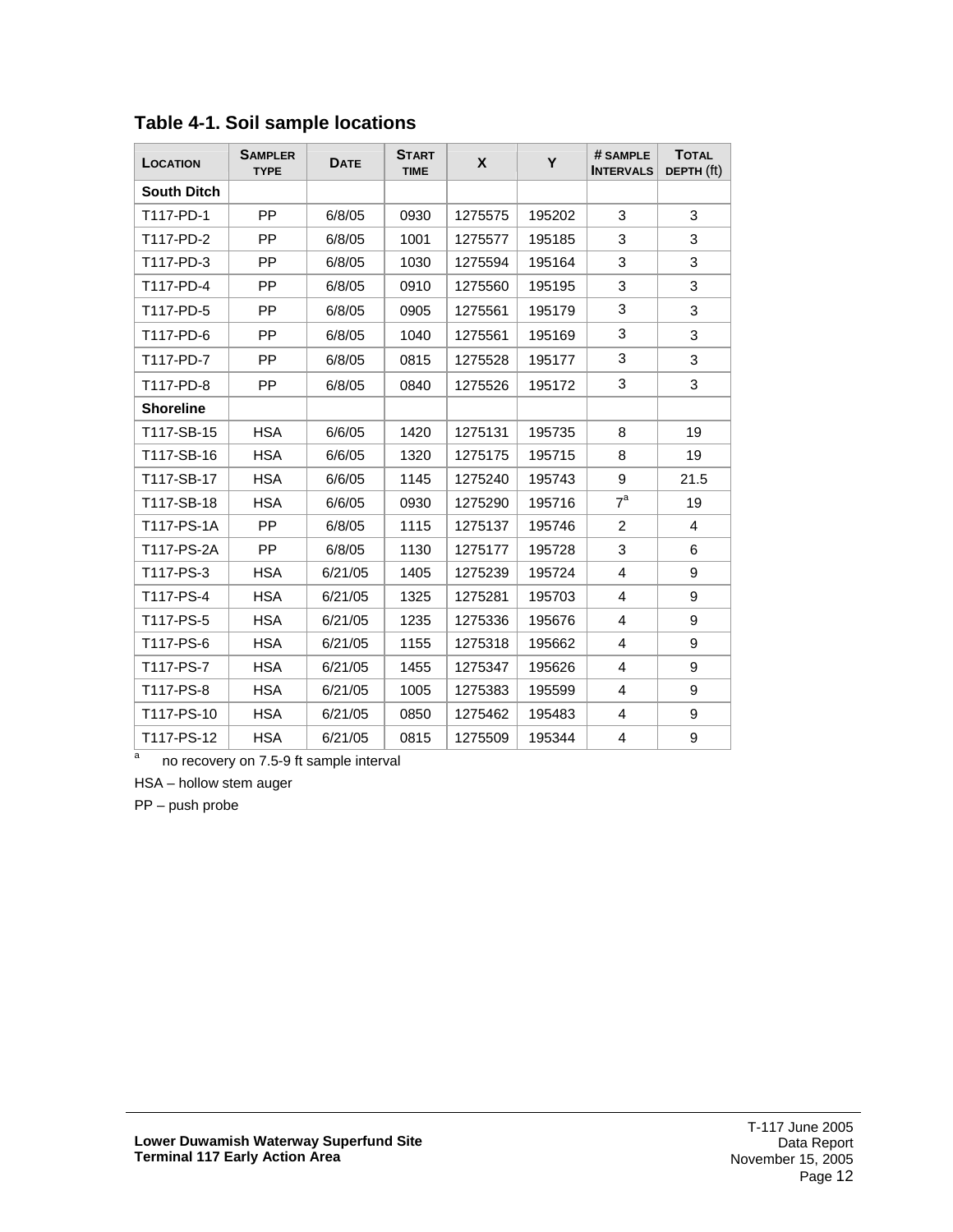| LOCATION  | <b>DATE</b> | <b>TIME</b> | X       | Υ      | <b>FLOW</b><br><b>RATE</b><br>(ml/sec) | Темр<br>(°C) | <b>DO</b> | РH   | <b>ORP</b> | <b>SPC</b> | <b>TURBIDITY</b><br>(NTU) |
|-----------|-------------|-------------|---------|--------|----------------------------------------|--------------|-----------|------|------------|------------|---------------------------|
| T117-MW-2 | 6/22/05     | 0718        | 1275519 | 195352 | 6.25                                   | 16.64        | 0.49      | 6.38 | -3         | 671.9      | 19.1                      |
| T117-MW-4 | 6/22/05     | 0632        | 1275393 | 195594 | 6.25                                   | 16.24        | 6.93      | 6.22 | 429        | 13056      | 0.74                      |
| T117-MW-5 | 6/20/05     | 0713        | 1275432 | 195548 | 6.67                                   | 16.01        | 6.46      | 6.55 | 377        | 5708       | 1.46                      |
| T117-MW-6 | 6/20/05     | 0636        | 1275503 | 195427 | 6.25                                   | 15.71        | 7.62      | 6.12 | 391        | 3205       | 4.57                      |
| T117-MW-7 | 6/20/05     | 0458        | 1275131 | 195735 | 7.7                                    | 13.95        | 4.52      | 5.84 | 375        | 263.3      | 1.44                      |
| T117-MW-8 | 6/20/05     | 0533        | 1275290 | 195716 | 7.7                                    | 13.81        | 6.86      | 8.35 | 379        | 15084      | 1.38                      |

<span id="page-13-3"></span>**Table 4-2. Groundwater sample locations and** *in situ* **measurements** 

DO — dissolved oxygen

ORP—oxygen-redox potential

Spc—specific conductance

NTU – nephelometric turbidity unit

#### <span id="page-13-0"></span>**4.2 SOIL**

#### <span id="page-13-1"></span>**4.2.1 Physical Characteristics**

All soil samples were analyzed for percent solids and TOC, which are summarized in Appendix A. Some soil boring samples were also selected for grain size analysis based on visual classification, selected to represent the major soil units found in the boring. The raw laboratory results for grain size, TOC, and total solids are presented in Appendix G.

#### <span id="page-13-2"></span>**4.2.2 Chemistry Results**

All soil samples were analyzed for PCBs. The PCB results for the soil samples are summarized below in Table 4-3 and are shown on Figure 1. The results on Figure 1 shows the depth with the greatest PCB concentration at each location. All analytical results from the soil samples can be found in Appendix A.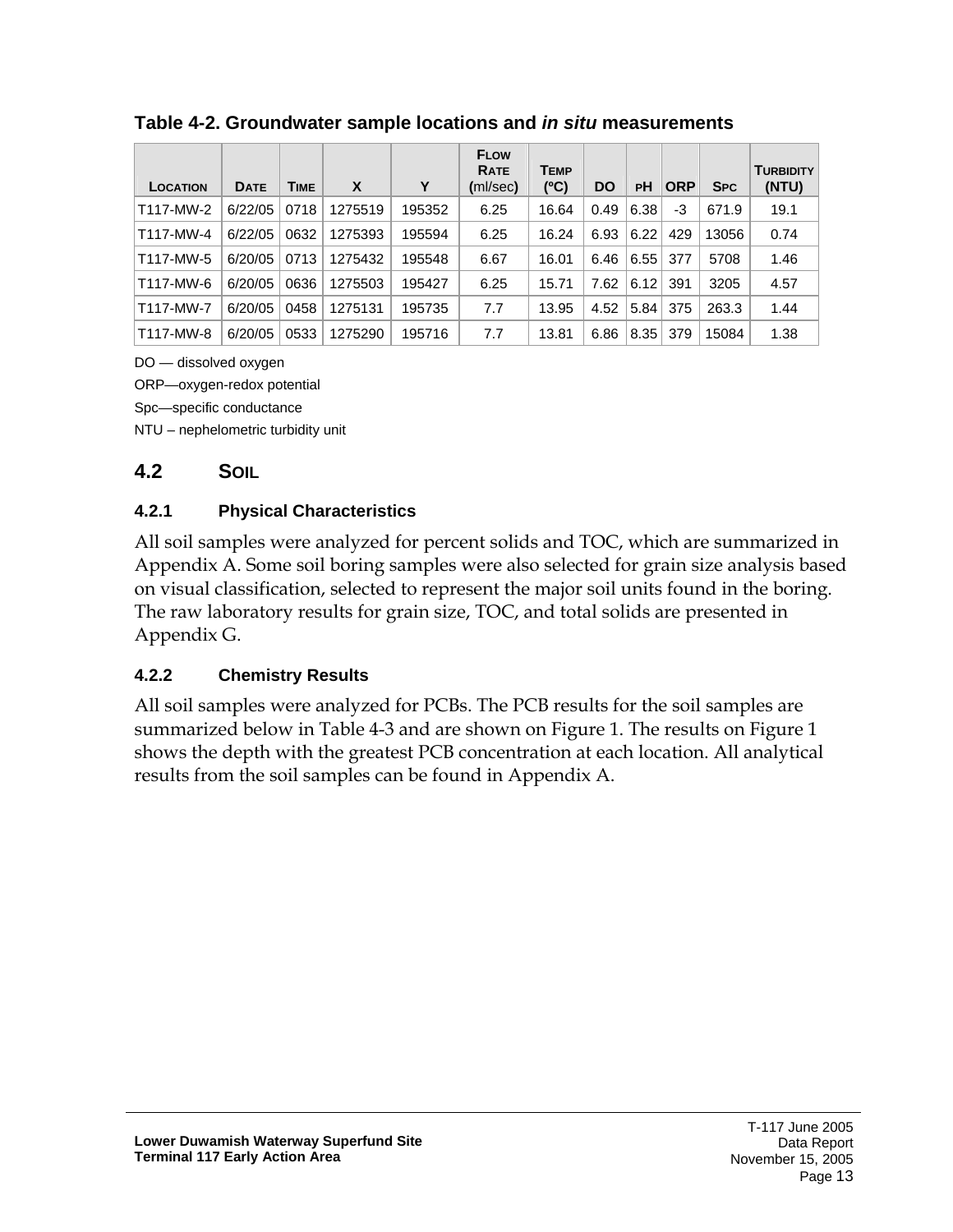| <b>LOCATION ID</b> | <b>SAMPLE ID</b> | <b>DEPTH</b><br>(f <sub>t</sub> ) | <b>TOTAL PCBS</b><br>(ppm dw) |
|--------------------|------------------|-----------------------------------|-------------------------------|
| <b>South Ditch</b> |                  |                                   |                               |
|                    | T117-PD-1-01     | $0 - 1$                           | 78                            |
| T117-PD-1          | T117-PD-1-02     | $1 - 2$                           | 0.4                           |
|                    | T117-PD-1-03     | 2-3                               | 0.068                         |
|                    | T117-PD-2-01     | 0-1                               | 1.5                           |
| T117-PD-2          | T117-PD-2-02     | $1 - 2$                           | 0.034                         |
|                    | T117-PD-2-03     | 2-3                               | 0.019 U                       |
|                    | T117-PD-3-01     | 0-1                               | 0.23                          |
| T117-PD-3          | T117-PD-3-02     | $1 - 2$                           | $0.020$ U                     |
|                    | T117-PD-3-03     | $2 - 3$                           | 0.020 U                       |
|                    | T117-PD-4-01     | 0-1                               | 24                            |
| T117-PD-4          | T117-PD-4-02     | $1 - 2$                           | 180                           |
|                    | T117-PD-4-03     | $2 - 3$                           | 21                            |
|                    | T117-PD-5-01     | 0-1                               | 130                           |
| T117-PD-5          | T117-PD-5-02     | $1 - 2$                           | 9.2                           |
|                    | T117-PD-5-03     | 2-3                               | 18                            |
|                    | T117-PD-6-01     | $0 - 1$                           | 1.64                          |
| T117-PD-6          | T117-PD-6-02     | $1 - 2$                           | 0.42                          |
|                    | T117-PD-6-03     | $2 - 3$                           | $0.042$ J                     |
|                    | T117-PD-7-01     | 0-1                               | 4.1                           |
| T117-PD-7          | T117-PD-7-02     | $1 - 2$                           | 0.02                          |
|                    | T117-PD-7-03     | 2-3                               | 0.0082                        |
|                    | T117-PD-8-01     | 0-1                               | 0.26                          |
| T117-PD-8          | T117-PD-8-02     | $1 - 2$                           | 0.014                         |
|                    | T117-PD-8-03     | 2-3                               | 0.036                         |
| <b>Shoreline</b>   |                  |                                   |                               |
| T117-PS-1A         | T117-PS-1A-01    | $0 - 2$                           | 18                            |
|                    | T117-PS-1A-02    | $2 - 4$                           | 20                            |
|                    | T117-PS-2A-01    | 0-2                               | 39                            |
| T117-PS-2A         | T117-PS-2A-02    | $2 - 4$                           | 43                            |
|                    | T117-PS-2A-03    | $4 - 6$                           | 2                             |
|                    | T117-PS-3-01     | $0 - 1.5$                         | 760                           |
| T117-PS-3          | T117-PS-3-02     | $2.5 - 4$                         | 19                            |
|                    | T117-PS-3-03     | $5 - 6.5$                         | 7.2                           |
|                    | T117-PS-3-04     | 7.5-9                             | 2.7                           |
| T117-PS-4          | T117-PS-4-01     | $0 - 1.5$                         | 960                           |
|                    | T117-PS-4-02     | $2.5 - 4$                         | 1.9                           |
|                    | T117-PS-4-03     | $5 - 6.5$                         | 0.28                          |

<span id="page-14-0"></span>**Table 4-3. PCB soil sample results**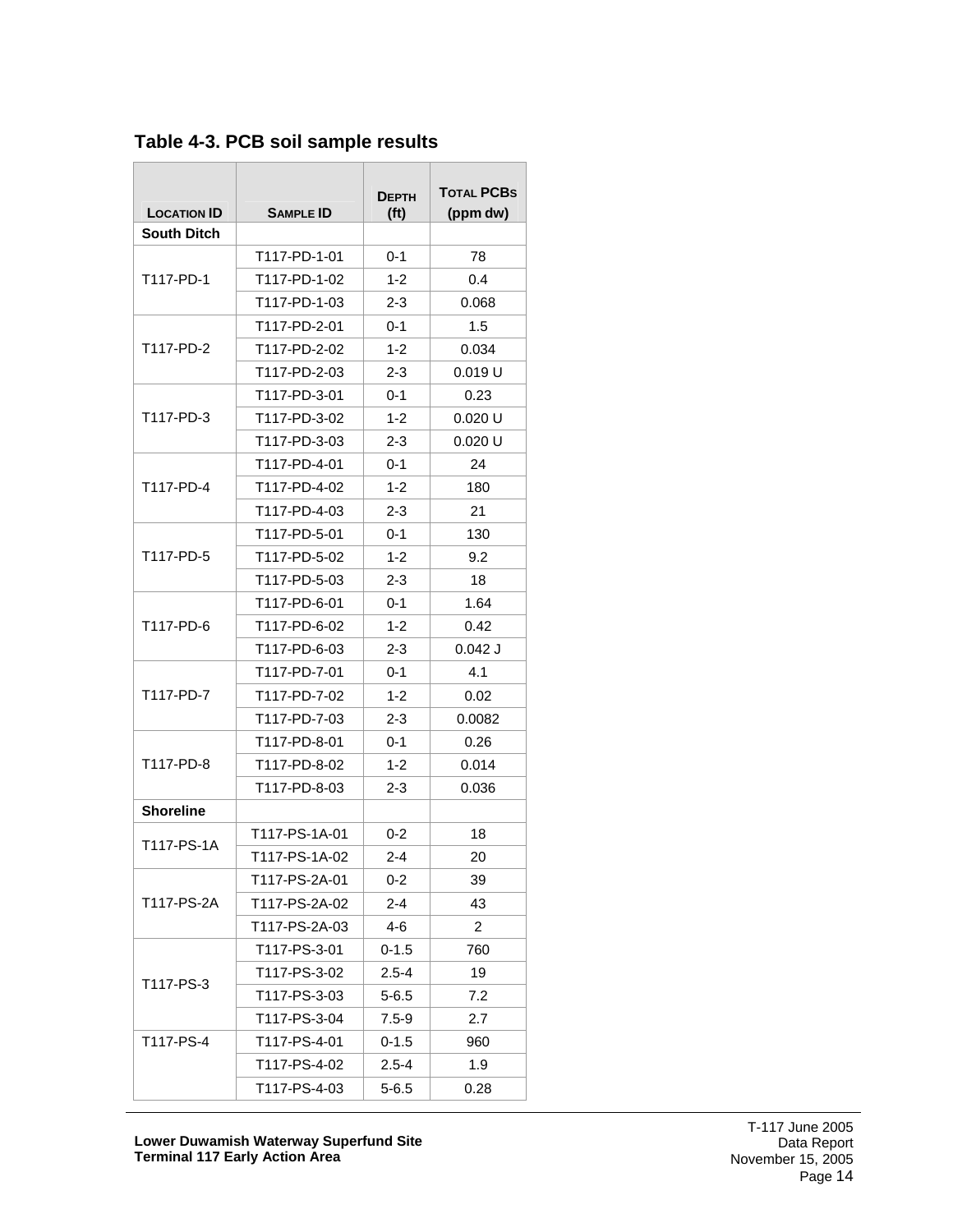|                    |                  | <b>DEPTH</b>      | <b>TOTAL PCBS</b> |
|--------------------|------------------|-------------------|-------------------|
| <b>LOCATION ID</b> | <b>SAMPLE ID</b> | (f <sub>t</sub> ) | (ppm dw)          |
|                    | T117-PS-4-04     | $7.5 - 9$         | 0.26              |
|                    | T117-PS-5-01     | 0-1.5             | 530               |
| T117-PS-5          | T117-PS-5-02     | $2.5 - 4$         | 76                |
|                    | T117-PS-5-03     | 5-6.5             | 12                |
|                    | T117-PS-5-04     | $7.5 - 9$         | 14                |
|                    | T117-PS-6-01     | $0 - 1.5$         | 1100              |
| T117-PS-6          | T117-PS-6-02     | $2.5 - 4$         | 0.21              |
|                    | T117-PS-6-03     | 5-6.5             | 2.1               |
|                    | T117-PS-6-04     | $7.5 - 9$         | 1                 |
|                    | T117-PS-7-01     | $0 - 1.5$         | 1400              |
| T117-PS-7          | T117-PS-7-02     | $2.5 - 4$         | 4.8               |
|                    | T117-PS-7-04     | 7.5-9             | 110               |
|                    | T117-PS-8-01     | $0 - 1.5$         | 290               |
|                    | T117-PS-8-02     | $2.5 - 4$         | 29                |
| T117-PS-8          | T117-PS-8-03     | $5 - 6.5$         | 1.2               |
|                    | T117-PS-8-04     | $7.5 - 9$         | 0.25              |
|                    | T117-PS-10-01    | 0-1.5             | 44                |
|                    | T117-PS-10-02    | $2.5 - 4$         | 50                |
| T117-PS-10         | T117-PS-10-03    | $5 - 6.5$         | 200               |
|                    | T117-PS-10-04    | $7.5 - 9$         | 0.081             |
|                    | T117-PS-12-01    | 0-1.5             | 17                |
|                    | T117-PS-12-02    | $2.5 - 4$         | 11                |
| T117-PS-12         | T117-PS-12-03    | 5-6.5             | 0.034             |
|                    | T117-PS-12-04    | $7.5 - 9$         | 0.091             |
|                    | T117-SB-15-01    | 0-1.5             | 4.8               |
|                    | T117-SB-15-02    | $2.5 - 4$         | 0.051             |
|                    | T117-SB-15-03    | $5 - 6.5$         | 0.03              |
|                    | T117-SB-15-04    | $7.5 - 9$         | 0.020 U           |
| T117-SB-15         | T117-SB-15-05    | 10-11.5           | 0.17              |
|                    | T117-SB-15-06    | $12.5 - 14$       | 0.020 U           |
|                    | T117-SB-15-07    | 15-16.5           | 0.020 U           |
|                    | T117-SB-15-08    | 20-21.5           | 0.062             |
|                    | T117-SB-16-01    | $0 - 1.5$         | 31                |
|                    | T117-SB-16-02    | $2.5 - 4$         | 0.36              |
|                    | T117-SB-16-03    | $5 - 6.5$         | 0.19 U            |
|                    | T117-SB-16-04    | $7.5 - 9$         | 0.024             |
| T117-SB-16         | T117-SB-16-05    | 10-11.5           | 0.052             |
|                    | T117-SB-16-06    | 12.5-14           | 0.020 U           |
|                    | T117-SB-16-07    | 15-16.5           | 0.020 U           |
|                    | T117-SB-16-08    | 17.5-19           | 0.020 U           |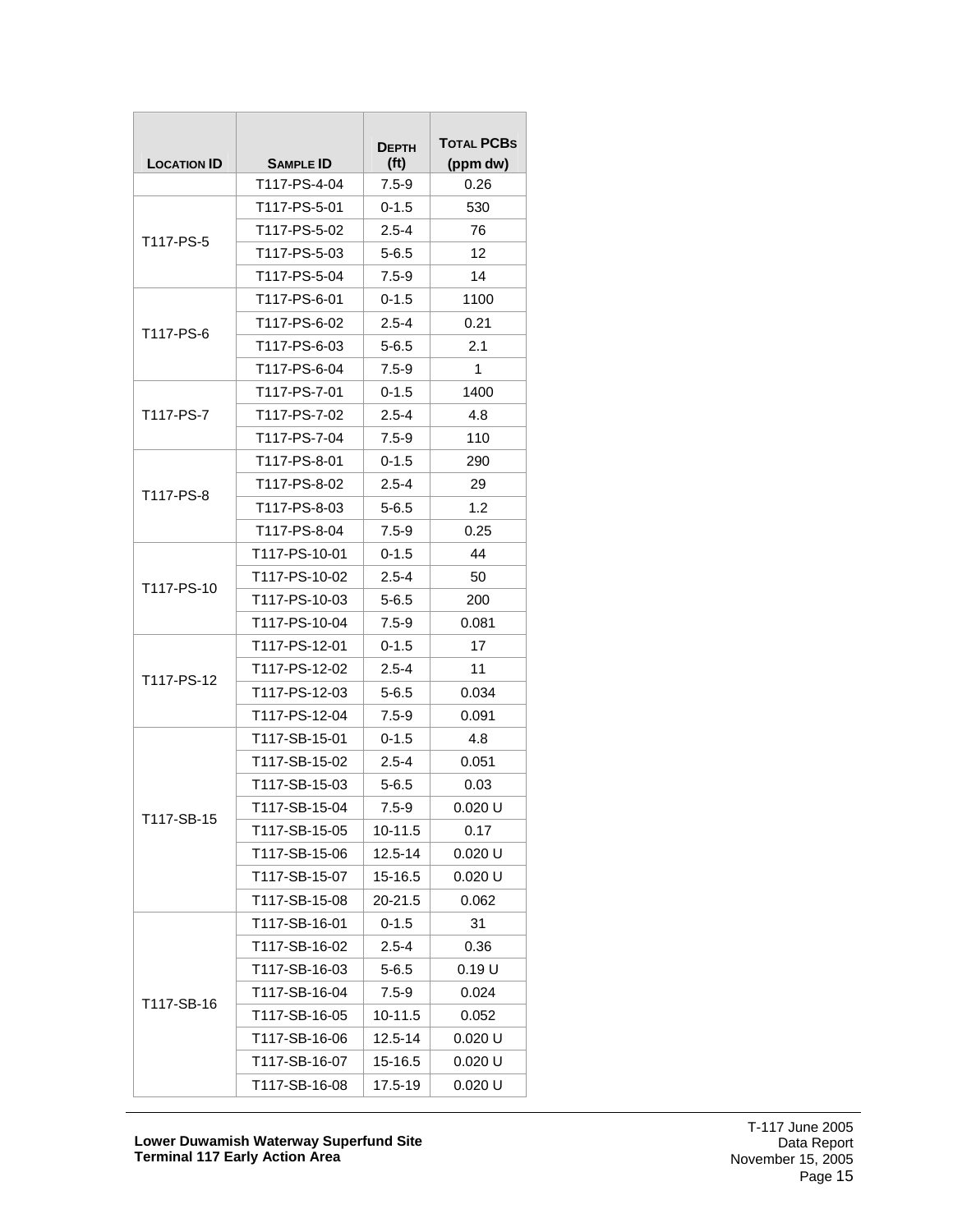| <b>LOCATION ID</b> | <b>SAMPLE ID</b> | <b>DFPTH</b><br>(f <sup>t</sup> ) | <b>TOTAL PCBS</b><br>(ppm dw) |
|--------------------|------------------|-----------------------------------|-------------------------------|
|                    | T117-SB-17-01    | $0 - 1.5$                         | 240                           |
|                    | T117-SB-17-02    | $2.5 - 4$                         | 88                            |
|                    | T117-SB-17-03    | $5 - 6.5$                         | 0.17                          |
|                    | T117-SB-17-04    | $7.5 - 9$                         | 0.074U                        |
| T117-SB-17         | T117-SB-17-05    | $10 - 11.5$                       | 0.088U                        |
|                    | T117-SB-17-06    | 12.5-14                           | 0.067                         |
|                    | T117-SB-17-07    | 15-16.5                           | 0.019 U                       |
|                    | T117-SB-17-08    | 17.5-19                           | 0.019U                        |
|                    | T117-SB-17-09    | $20 - 21.5$                       | 0.47                          |
|                    | T117-SB-18-01    | $0 - 1.5$                         | 290                           |
|                    | T117-SB-18-02    | $2.5 - 4$                         | 9                             |
|                    | T117-SB-18-03    | $5 - 6.5$                         | 22                            |
| T117-SB-18         | T117-SB-18-04    | $10-11.5$                         | 19                            |
|                    | T117-SB-18-05    | 12.5-14                           | 1.6                           |
|                    | T117-SB-18-06    | 15-16.5                           | 0.094                         |
|                    | T117-SB-18-07    | 17.5-19                           | 0.05                          |

ppm dw – part per million dry weight

J – result estimated

U – result undetected at reporting limit shown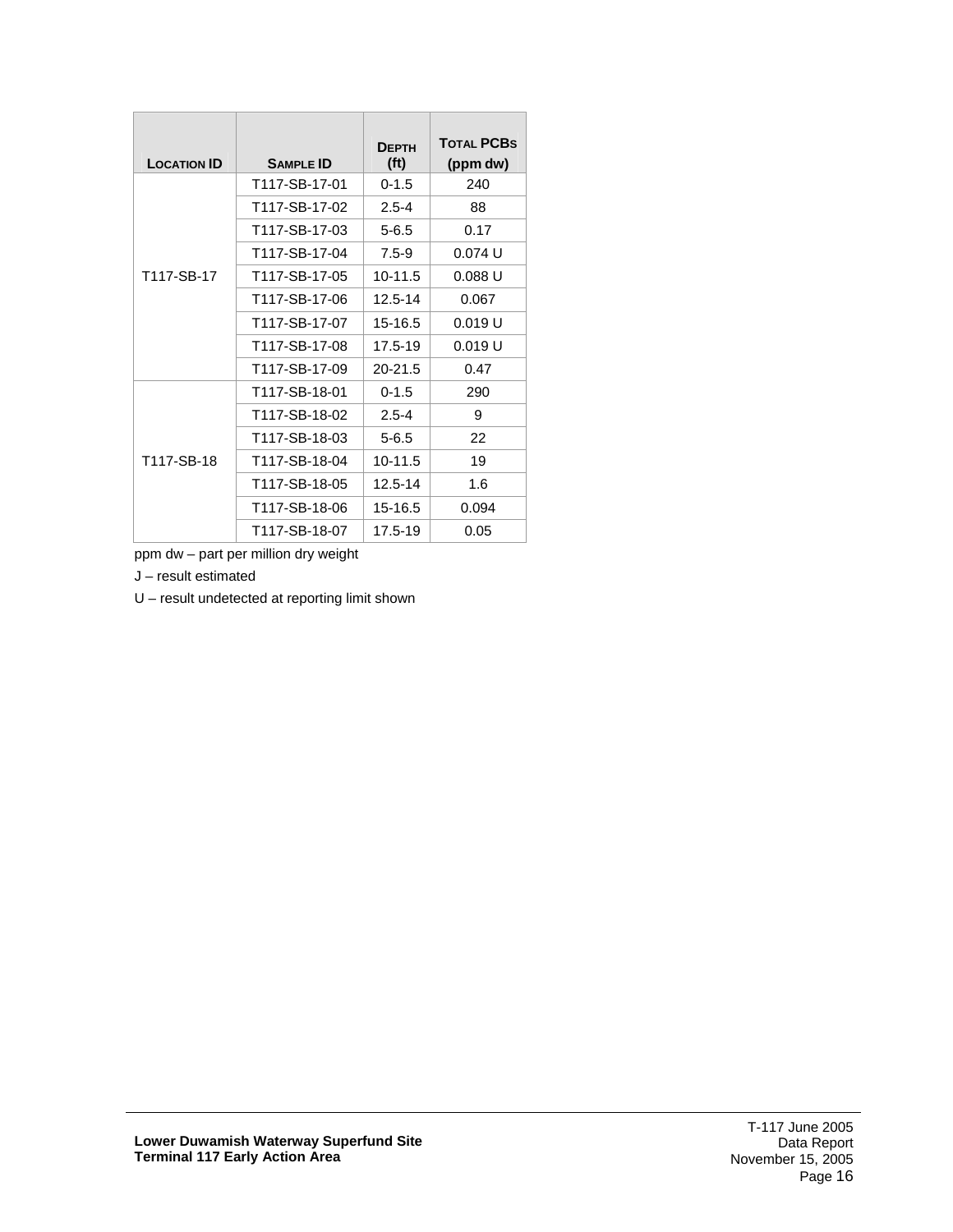<span id="page-17-0"></span>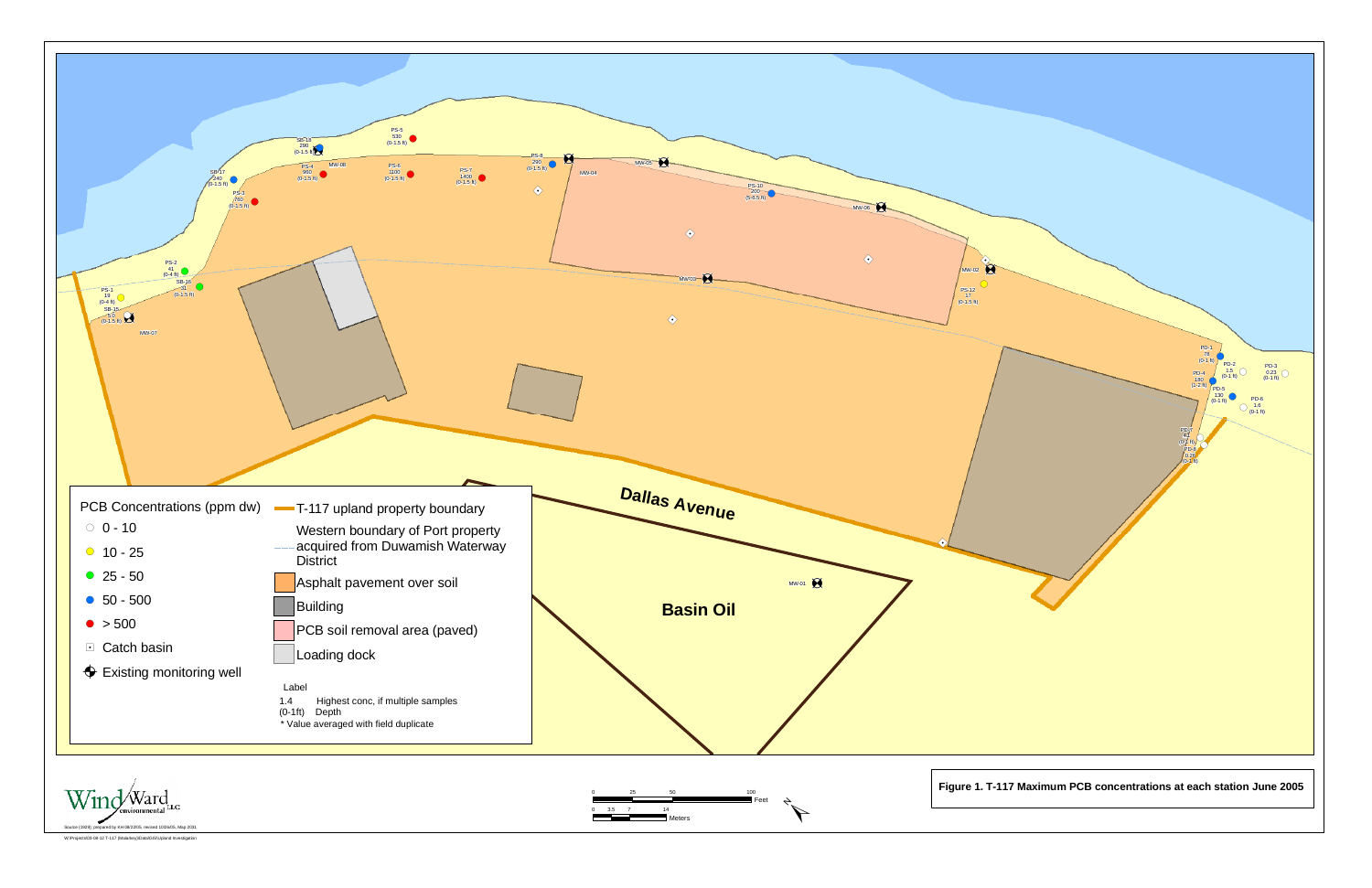#### <span id="page-18-0"></span>**4.3 GROUNDWATER**

#### <span id="page-18-1"></span>**4.3.1 NAPL monitoring**

A NAPL investigation was conducted on all site wells (MW-2, MW-3, MW-4, MW-5, MW-6, MW-7, and MW-8 MW-6) to look for the presence of free product. During the investigation trace (<1mm) amount of product appeared in one well, MW-2, during a rise in water level in the well induced by tidal fluctuation in the adjacent river. No product was observed in any other the other wells. Water levels in the wells fluctuated as expected, and the monitoring timeframe successfully captured the slack water response in each well to the low tide event in the LDW. NAPL investigation data and calculated plots of tidal fluctuation in the wells are included in Appendix C.

#### <span id="page-18-2"></span>**4.3.2 Chemistry results**

Groundwater quality samples were collected from the shoreline monitoring wells (MW-2, MW-4, MW-5, MW-6, MW-7, and MW-8 MW-6). The PCB results are summarized below in Table 4-4. Due to the presence of NAPL in MW-2, groundwater in that well was also analyzed for PAHs and TPHs. TPH-D was the only analyte detected in MW-2 at 0.5 mg/L. All analytical results from the groundwater samples can be found in Appendix A.

#### <span id="page-18-3"></span>**Table 4-4. PCB groundwater results**

| <b>SAMPLE ID</b> | <b>TOTAL PCBS</b><br>(ug/L) |
|------------------|-----------------------------|
| T117-MW-2        | 0.16U                       |
| T117-MW-4        | 0.06U                       |
| T117-MW-5        | $0.04$ J                    |
| T117-MW-6        | 0.18U                       |
| T117-MW-7        | 0.08U                       |
| T117-MW-8        | 0.08 U                      |

J – result estimated

U – result undetected at reporting limit shown